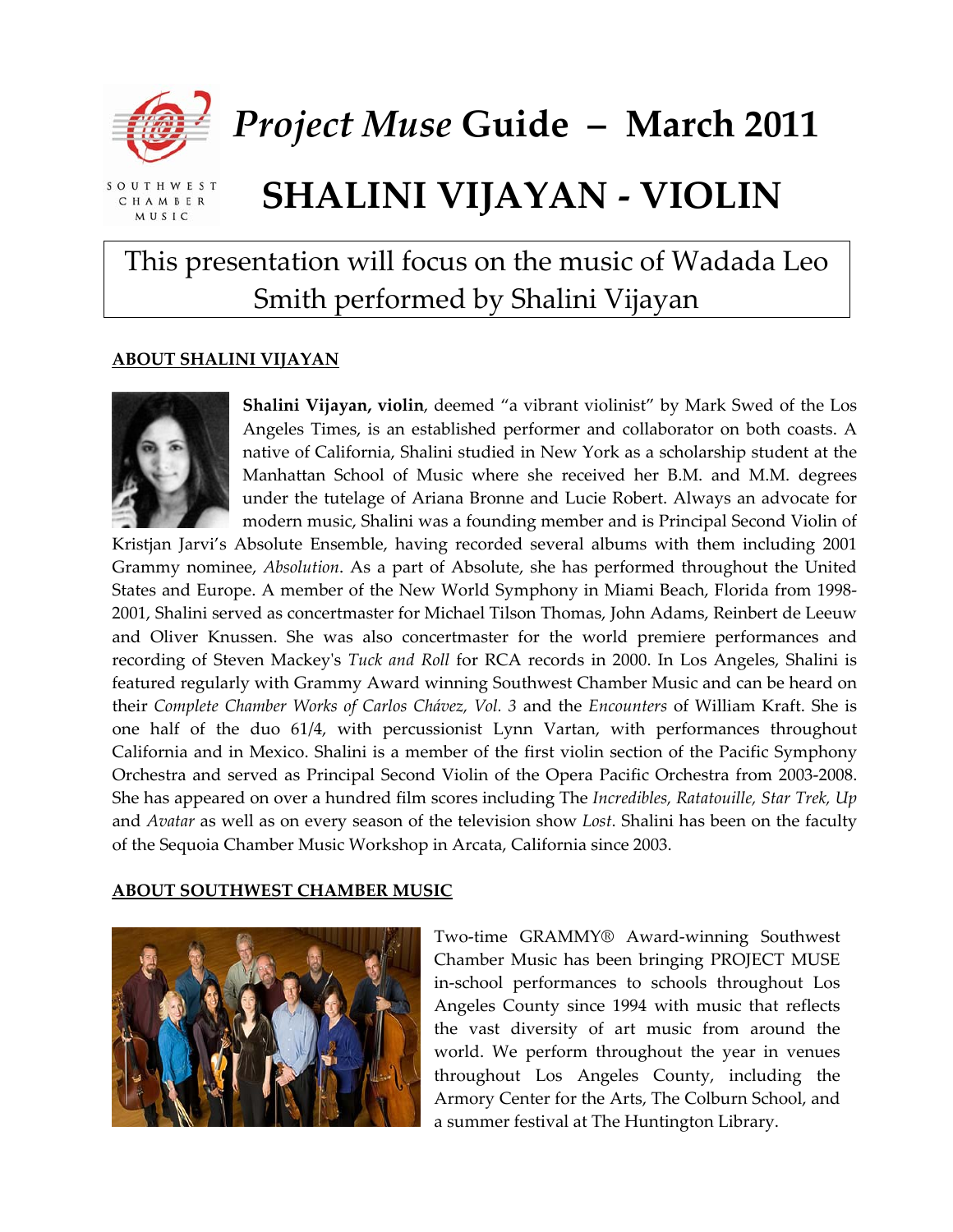#### **FEATURED COMPOSER**



**Wadada Leo Smith** is a jazz composer and trumpet player who grew up in Mississippi, where such legends as B.B. King inspired the young trumpeter. With his notational system of **Ankhrasmation**, he translates the freedom of improvisation into a completely democratic music‐ Smith's notation is no different for a jazz band, tabla and sitar ensemble or traditional string quartet. This gives his music a bold freedom in the environment of Western classical music.

*"Ankhrasmation music uses no pictures of notes, no designs of notes; it's a symbolic interpretation of what's there. It is a way of making music that has a little bit of both improvisation and composition inside it, but it's an entirely different thing because it's all symbolic."* **‐Wadada Leo Smith**







Wadada Leo Smith developed a type of musical notation that reflected his own artistic expression; which he dubbed Ankhrasmation in 1977. This notational language leaves space for both compositional and improvisational forms; and places all instruments on an equal playing field. On paper, Ankhrasmation uses symbols to create a roadmap for improvisation.

#### **See the difference in the image to the left.**

How does this compare to traditionally notated

music? How would you read this music? Think about your favorite song. What would your musical roadmap look like for that song?

#### **FEATURED WORK**

#### *In the Diaspora: Earthquakes & Sunrise Mission*

*In The Diaspora: Earthquakes and Sunrise Mission* is an open form score consisting of four different types of notational material: melodic units, improvisation units, Ankhrasmation units, and glissando forms. The realization of this piece will include examples of all material types, in the following order: melodic unit ‐‐ Ankrasmation unit ‐‐ improvisation unit ‐‐ Ankrasmation unit ‐ ‐ glissando forms ‐‐ melodic unit.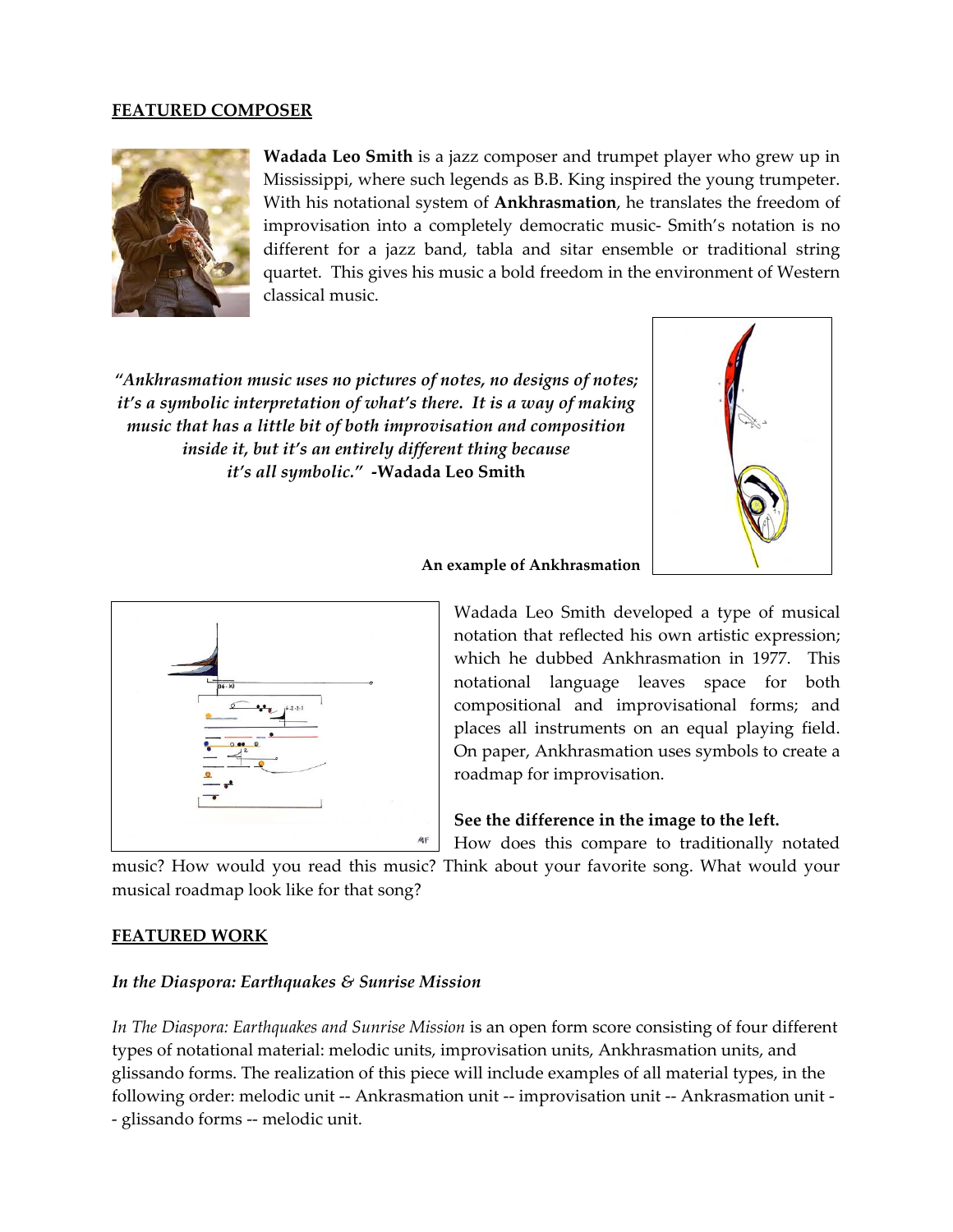#### **MUSICAL VOCABULARY** (from the California Standards for the Arts, unless noted otherwise)

**DYNAMICS** are various degrees of volume in the performance of music, such as loud and soft.

**EXTENDED TECHNIQUES** are unconventional, unorthodox or "improper" techniques of playing musical instruments, in order to expand and explore the possibilities of different instruments.

**IMPROVISATION** is the spontaneous creation of music.

An **INTERVAL** is the distance in pitch between two tones.

A **MELODY** is an organized sequence of single notes.

The **METER** is the grouping of beats by which a piece of music is measured.

**PONTICELLO** is a string instrument technique where one plays on the bridge of the instrument to achieve a special effect.

**RHYTHM** is the combination of long and short, even and uneven sounds that convey a sense of movement in time.

**SCORDATURA** is an alternate tuning used for the open strings of a string instrument. It is an extended technique used to allow the playing of otherwise impossible melodies, harmonies, figures, chords, or other note combinations.

A **SCORE** is the written form of the entire composition. All players have a part of the score for their instrument, unless they have memorized the notes.

**SOUND PERCEPTION** is how you interpret what you hear and where you hear it.

The **STRING FAMILY** (also called **Chordophones**) is the group of instruments that uses strings to produce sound. The strings are made of gut, steel, or nylon. Stringed instruments can be played with a bow‐ a long stick that has horsehair attached to it, or they can be played by plucking or strumming the strings with the fingers.

The **TIMBRE** is the tone color or character of sound heard.

The **TONALITY (KEY)** is the tonal center of a composition.

**TREMOLO** is a shaking sound which is achieved by repeating the same note extremely quickly or by playing two notes very quickly, one after the other.

**TUNING** is to adjust a music instrument to the desired frequency or pitch.

#### **CONTINUE LEARNING WITH THESE INTERNET RESOURCES:**

*For more information on Wadada Leo Smith, visit his website:* http://music.calarts.edu/~wls/index.html

*To learn more about African Heritage in Classical Music:* www.africlassical.com www.colum.edu/CBMR

*To try to create your own composition at:* www.creatingmusic.com

*Another excellent interactive website for kids with information about instruments is:* www.playmusic.org